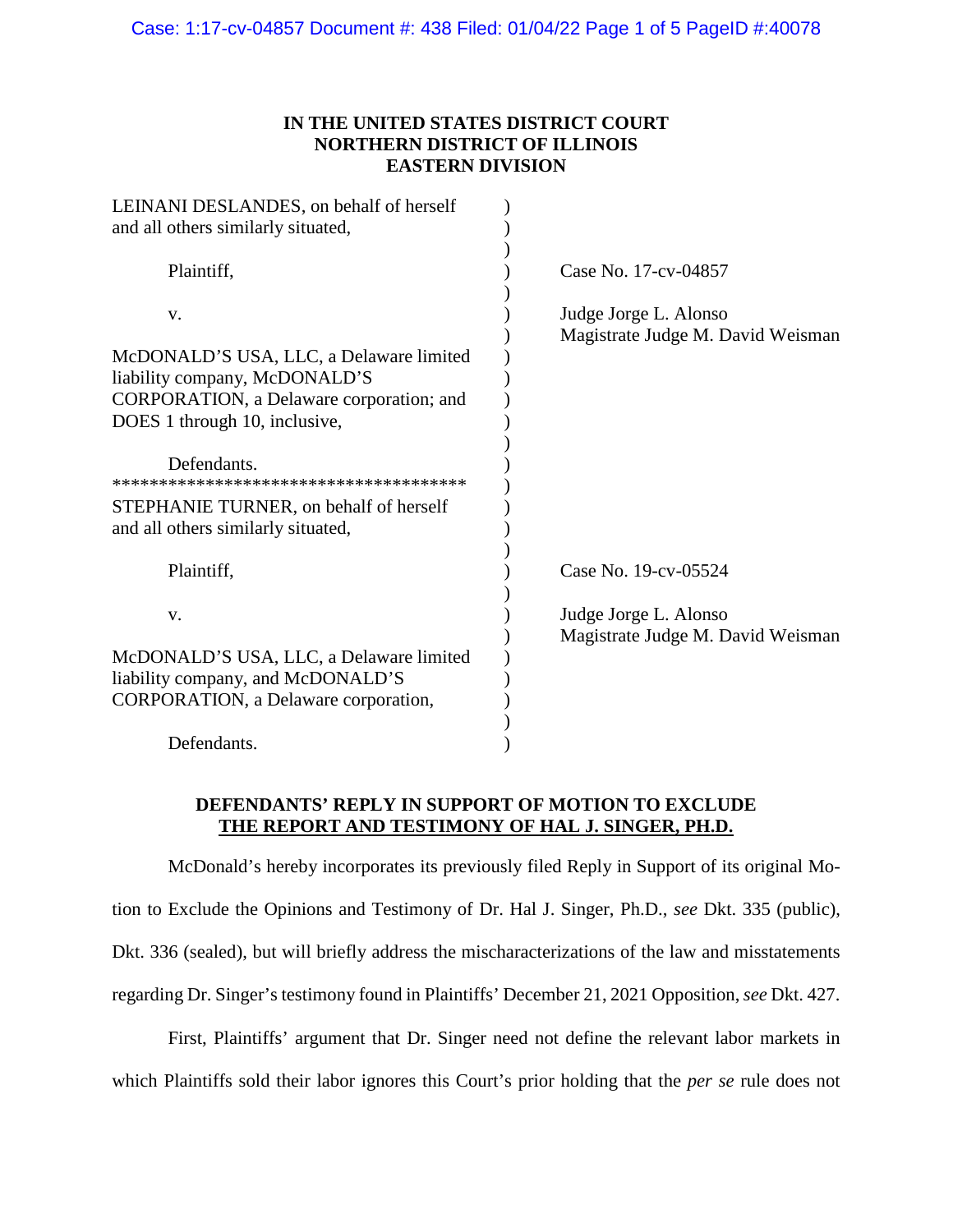#### Case: 1:17-cv-04857 Document #: 438 Filed: 01/04/22 Page 2 of 5 PageID #:40079

apply in this case.Dkt. 53 at 13–14. Plaintiffs further ignore the Supreme Court's decision in *Ohio v. American Express*, 138 S. Ct. 2274 (2018), which held that "the plaintiff has the initial burden to prove that the challenged restraint has a substantial anticompetitive effect that harms consumers in the *relevant market*," *id.* at 2884 (emphasis added), and expressly rejected the argument Plaintiffs make here, *see id.* at 2285 n. 7 ("The plaintiffs argue that we need not define the relevant market in this case because they have offered actual evidence of adverse effects on competition—namely, increased merchant fees . . . . We disagree.").

Second, Plaintiffs' claim that Dr. Singer "in fact does provide the contours of relevant markets," Dkt. 427 at 2, is directly rebutted by Dr. Singer's own admission that he did not engage in the necessary analysis to define relevant geographic markets. *See* Dkt. 394-1, Ex. 18 (Singer Dep.) at 159:20–160:21. At most, Dr. Singer speculated that he might be able to offer such evidence if it were required. *Id*. The time to do so has come and passed, necessitating his exclusion. *Messner v. Northshore Univ. HealthSystem*, 669 F.3d 802, 817–18 (7th Cir. 2012) (requiring actual evidence of relevant market); *Menasha Corp. v. News Am. Mktg. In-Store, Inc*., 354 F.3d 661, 665–66 (7th Cir. 2004) (rejecting expert opinion that assumed a market definition).

Third, Plaintiffs suggest that Dr. Singer evaluates the impact of the alleged No-Hire Agreement on Ms. Deslandes and Ms. Turner. But that is nonsense, underscored by Plaintiffs' conspicuous failure to engage with the *undisputed* fact that Dr. Singer's regression model incorporates *no*  wage data from the restaurants at which Ms. Deslandes and Ms. Turner actually worked—not to mention no data from any other Florida franchisee (where Ms. Deslandes was employed), and data from only franchisees in Ohio and Kentucky (where Ms. Turner was employed). Dkt. 302- 1, Ex. 2, Figs. E-9, E-10. There is no way that an expert could reliably evaluate the economic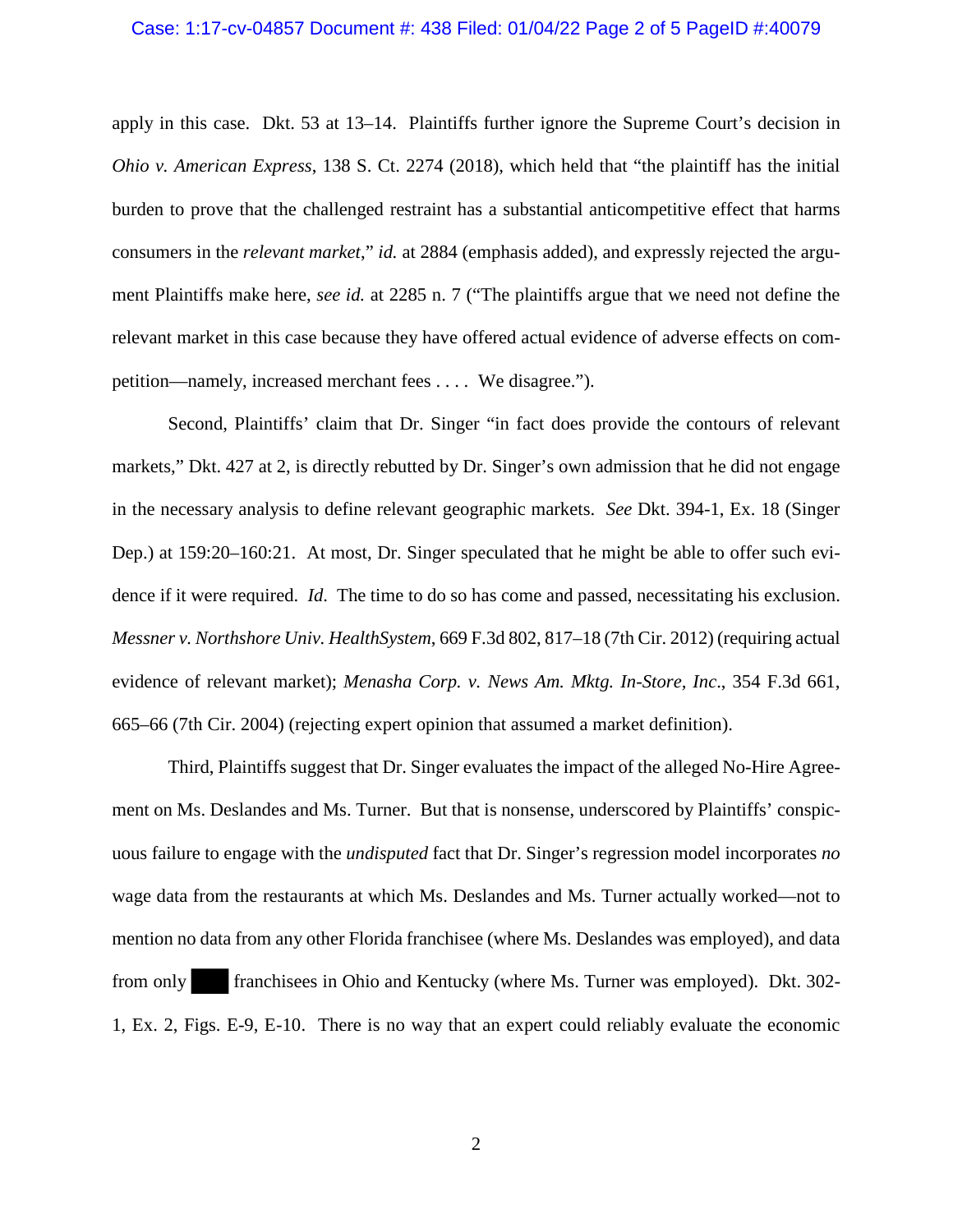#### Case: 1:17-cv-04857 Document #: 438 Filed: 01/04/22 Page 3 of 5 PageID #:40080

impact of an alleged wage-suppression conspiracy on Ms. Deslandes and Ms. Turner without considering any evidence about the wages paid in their restaurants, or even reviewing data about their local labor markets, including the competitive conditions and wages paid by the McDonald's restaurants and other employers there. And this is a problem entirely of Plaintiffs' own making: Plaintiffs chose how to sample franchisees and agreed to the scope of McDonald's McOpCo data production. In doing so, they elected not to subpoena wage data from Ms. Deslandes and Ms. Turner's own restaurants—or even any other restaurants operated by the franchise owners who employed them. That Dr. Singer's supposed "nationwide" wage suppression figures cannot demonstrate harm to the individual Plaintiffs is further underscored by the fact that, once disaggregated, his model shows *no* wage suppression in Florida, the state where Ms. Deslandes worked, which accounts for almost 50% of his total data. Dkt.  $302-1$ , Ex. 2,  $\P$  $[185-86,$  Figs.  $19-23$ .

Finally, these are not issues that can be properly put to a jury. Dr. Singer's use of unrepresentative data flies in the face of foundational scientific principles. His "nationwide" wage suppression figure is based on a sample that covers just states and franchise owners—a mere of the more than 2,000 owners who operated McDonald's restaurants during the relevant period. It is a well-accepted tenet of sampling that an analysis based "on a large but *unrepresentative*  group of subjects will have . . . *low external validity*," meaning it cannot be used to "reach more general conclusions," Fed. Judicial Center, *Reference Manual on Scientific Evidence* 222 (3d ed. 2011) (emphasis added)—but that is precisely what Dr. Singer and Plaintiffs attempt to do. *See*  Dkt. 301-1 at 9–10 (collecting cases excluding experts using unreliable sample sets).

For each and all of these reasons, and those more fully set forth in the prior briefing concerning Dr. Singer, which is expressly incorporated herein, this Court properly exercises its gate-

3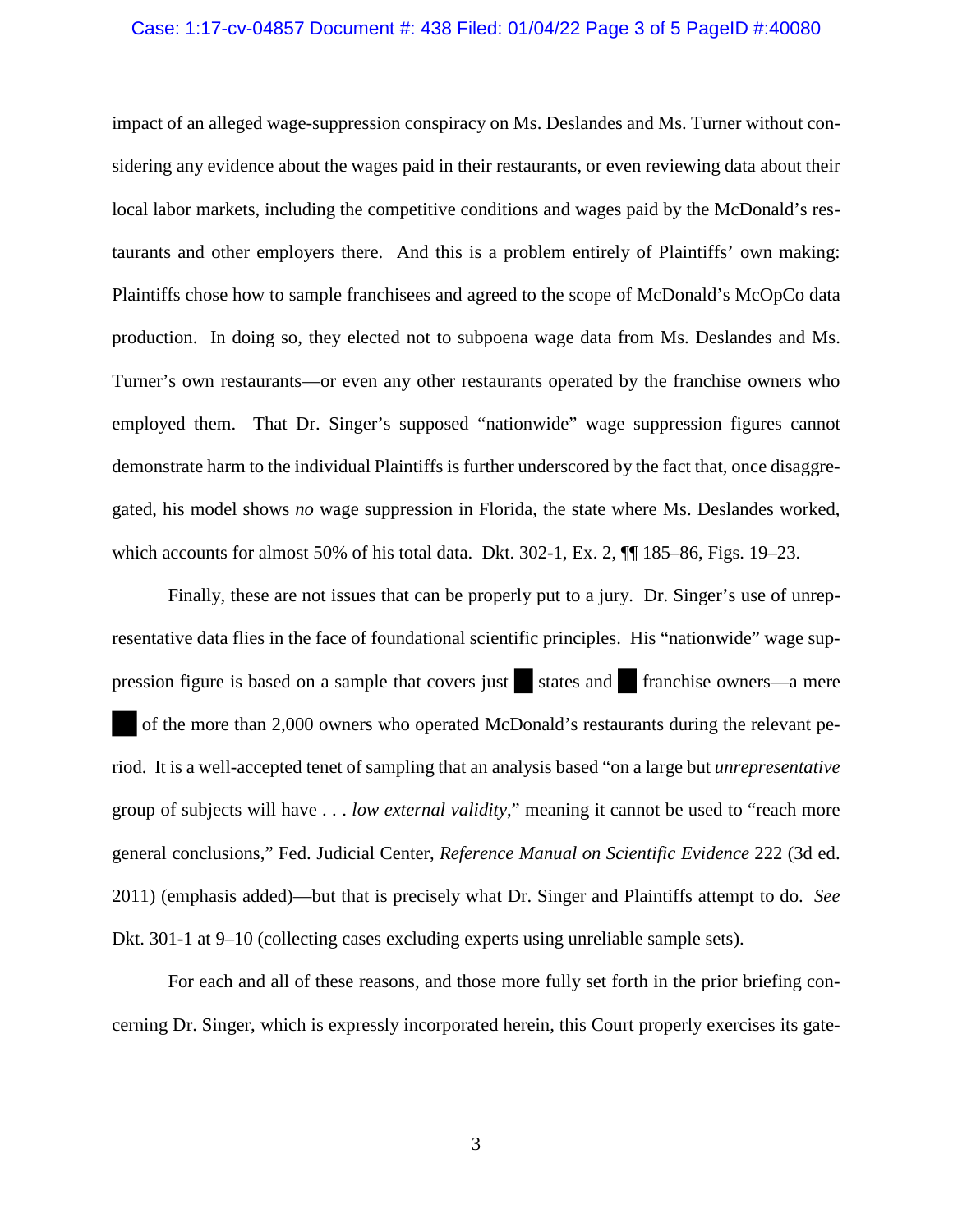keeping function under *Daubert v. Merrell Dow Pharmaceuticals*, 509 U.S. 579 (1993), by excluding Dr. Singer's unreliable and irrelevant testimony.

Dated: January 4, 2022 Respectfully submitted,

## **McDONALD'S USA, LLC and McDONALD'S CORPORATION**

By: */s/ Rachel S. Brass* Rachel S. Brass

### GIBSON DUNN & CRUTCHER LLP

Rachel S. Brass (admitted pro hac vice) Caeli A. Higney (admitted pro hac vice) Julian W. Kleinbrodt (admitted pro hac vice) 555 Mission St., Suite 3000 San Francisco, California 94105 Telephone: (415) 393-8200 Facsimile: (415) 374-8458 Email: RBrass@gibsondunn.com CHigney@gibsondunn.com

Matthew C. Parrott (admitted pro hac vice) 3161 Michelson Dr. Irvine, CA 92612 Telephone: (949) 451-3800 Facsimile: (949) 451-4220 Email: MParrott@gibsondunn.com

A&G LAW LLC

Robert M. Andalman (Atty. No. 6209454) Rachael Blackburn (Atty. No. 6277142) 542 S. Dearborn St.; 10th Floor Chicago, IL 60605 Tel.: (312) 341-3900 Fax: (312) 341-0700